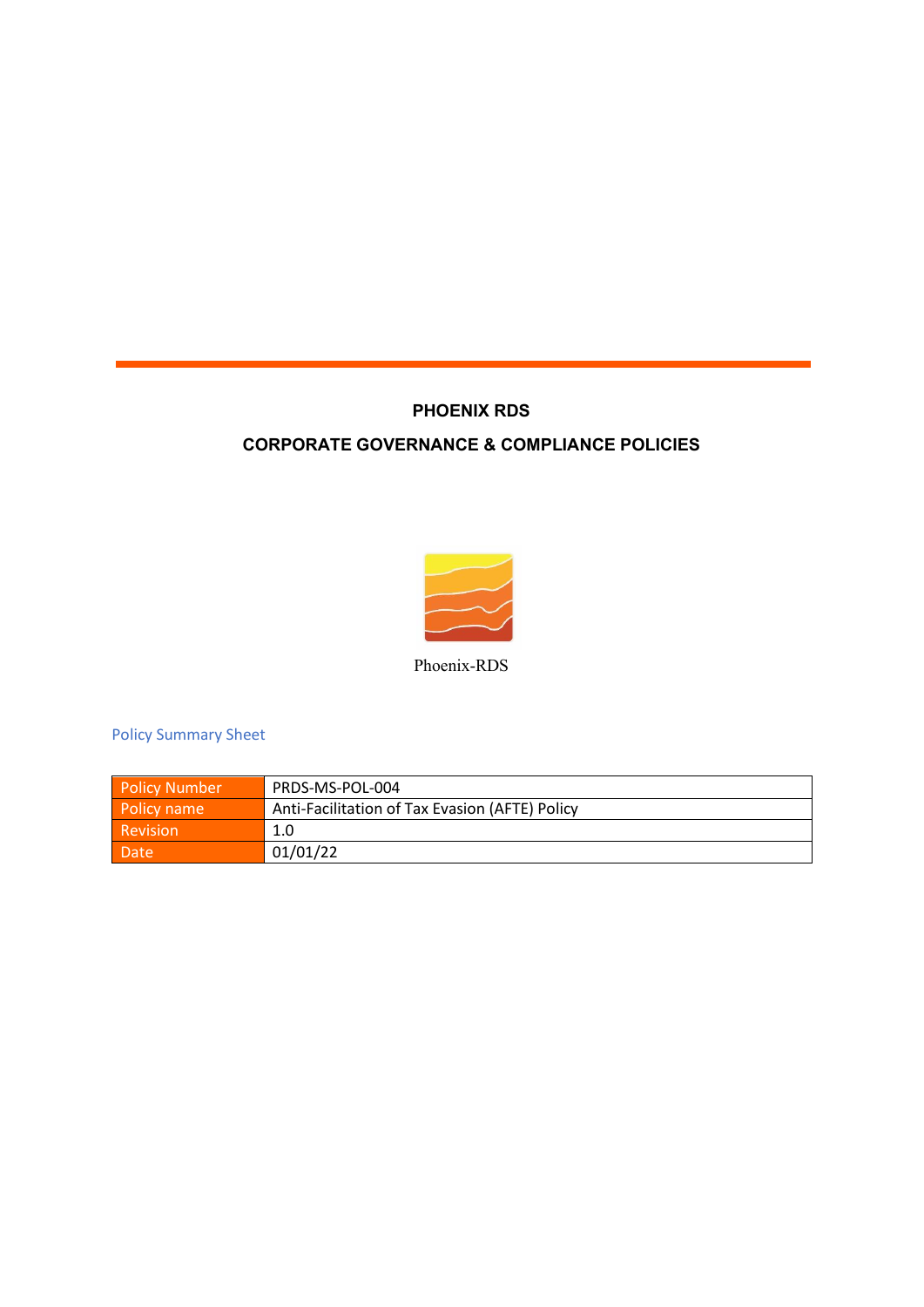

**This Policy sets out the principles and commitments that support Phoenix RDS's intention to conduct business in an honest way, and to seek to prevent, where practicable, the use of corrupt practices including tax evasion. Tax evasion is the use of illegal means to attempt to minimise tax liability through fraudulent techniques to circumvent or frustrate tax laws.**

**Managers, staff and contractors are expected to comply with this Policy and identify shortcomings, omissions or compliance failures to their line manager.**

**Phoenix RDS's intent is that the company and its staff will operate in compliance with six AFTE principles. We will:**

- Adopt reasonable, risk-based procedures to prevent criminal facilitation of tax evasion.
- Promote our principles on AFTE via visible engagement and participation of senior management and maintain a culture where it is recognised that activity intended to facilitate tax evasion is never acceptable.
- Apply due diligence procedures, taking an appropriate and risk-based approach, in respect of persons who perform, or will perform, services on behalf of the organisation, in order to mitigate identified risks.
- Ensure that prevention policies and procedures are communicated, embedded and understood throughout the organisation.
- Monitor and review preventative procedures and make improvements where necessary.
- Assess the nature and extent of exposure to the risk of an individual associated with Phoenix RDS facilitating tax evasion offences. The risk assessment is documented and kept under review.

## **As a UK-based company we are committed to:**

- Operating in accordance with:
	- UK Government AFTE Guidance
	- $\checkmark$  FCA Guide to Preventing Financial Crime
	- $\checkmark$  Criminal Finances Act 2017
	- UK Government Bribery Act Guidance
- Demonstrating we take our AFTE responsibilities seriously and will not tolerate tax evasion practices in any form, wherever they may occur, and will seek to prevent such occurrence if we can reasonably do so.
- Ensuring compliance with applicable tax laws in those countries where the company conducts business.
- Following the intention of the law in a responsible manner where tax law, regulations and practices are unclear or ambiguous.
- Ensuring there is clear responsibility for overseeing the operation of this policy. Responsibility rests with the Managing Director.
- Establishing financial controls which help minimise the risk of acts of tax evasion occurring whether within Phoenix RDS or by individuals or other organisations we interact with (e.g. employees, clients, business partners, subcontractors or suppliers).
- Making appropriate resources available to implement this policy.
- Ensuring the policy and related procedures are easily accessible to, and understood by all managers, staff and contractors.
- Supporting the policy with adequate training, mentoring, advice and support systems.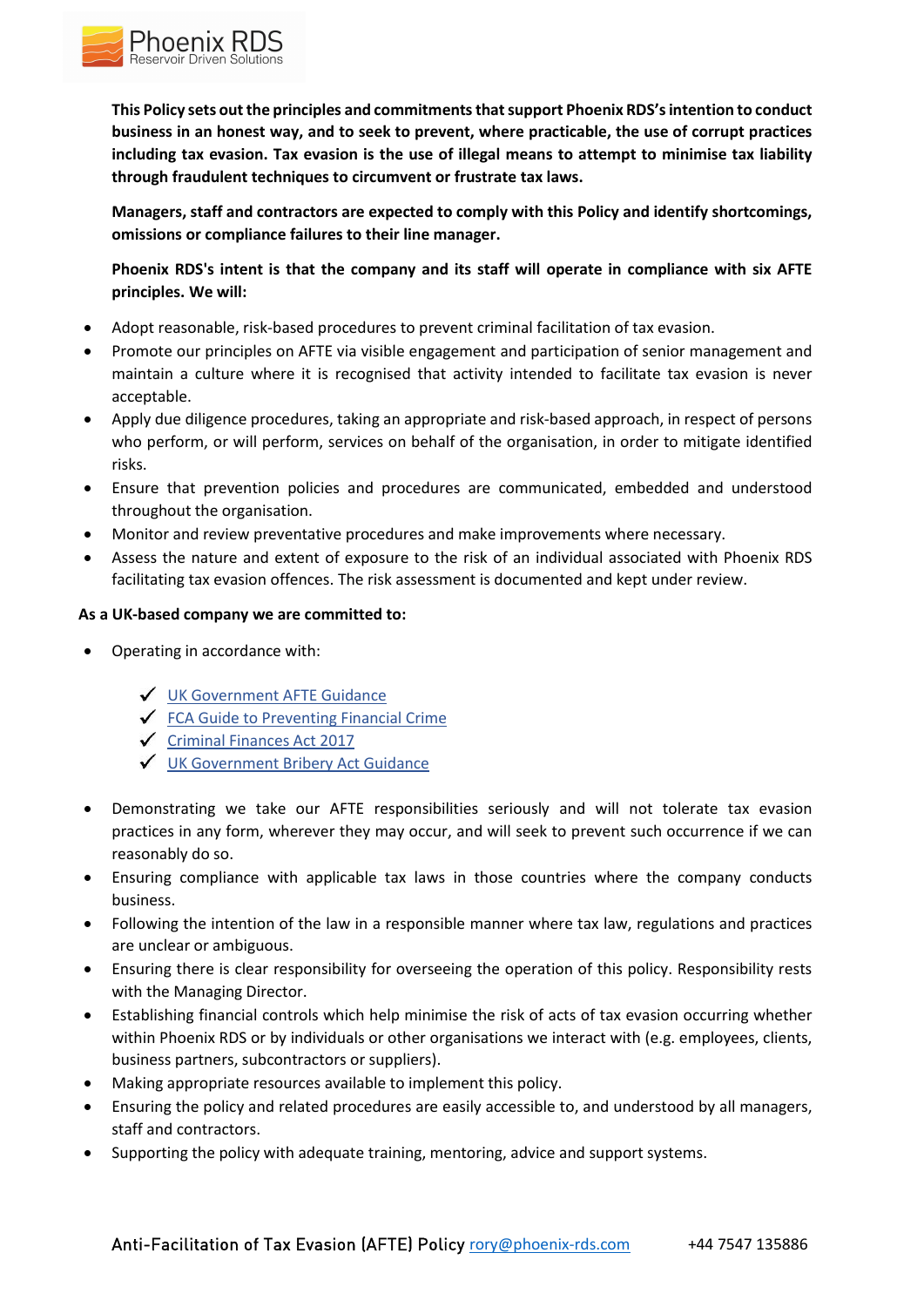

- Communicating our principles and commitments on AFTE to all suppliers, contractors and business partners at the outset of our business relationship with them and reinforcing this, as appropriate, thereafter.
- Including an evaluation and validation of the organisation and arrangements contractors and suppliers have in place to manage AFTE, when pre-qualifying and approving them to work with Phoenix RDS, where risk assessment indicates this is appropriate.

## **This includes:**

- $\checkmark$  Employment and recruitment agencies and other third parties supplying workers to our organisation.
- $\checkmark$  Suppliers engaging workers through a third party.
- Working with suppliers, vendors and business partners who have comparable and compatible values and standards for:
	- $\checkmark$  AFTE
	- $\checkmark$  Sustainability
	- $\checkmark$  Business ethics
	- $\checkmark$  Rejection of corruption and bribery
	- $\checkmark$  Supply chain management
	- $\checkmark$  Protection of intellectual property and company assets
- $\checkmark$  Regulatory compliance
- $\checkmark$  SHEQ
- $\checkmark$  Human rights and labour rights
- $\checkmark$  Eliminating slavery and human trafficking in the supply chain
- Identifying and reviewing the AFTE risks associated with our operations and our relationships with suppliers and business partners at regular intervals (at least annually) and at the commencement of major projects.
- Terminating relationships with suppliers and business partners that do not meet the requirements outlined in this policy and/or international or national legislation, regulations and guidance, and that are unwilling to change the undesired practices within an agreed timeframe.
- Recognising and understanding customer expectations on AFTE issues and ensuring all legislative and regulatory tax disclosure and transparency requirements are complied with.
- Communicating openly about our achievements and challenges in relation to AFTE and cooperate with regulators and relevant non-governmental organisations (NGOs).
- Encouraging employees, and other stakeholders, to comment on this policy, the effectiveness of its application and any concerns or suspicions that our principles and commitments on AFTE are not being met at the earliest possible stage.
- Taking seriously any allegations that the company's principles and commitments on AFTE are not properly respected, and ensuring such allegations are fully investigated, by a competent, independent resource and appropriate remedial action is taken promptly.
- Protecting whistle-blowers, acting in good faith, on infringements of our AFTE principles and commitments and processes in accordance with PRDS-MS-POL-004.